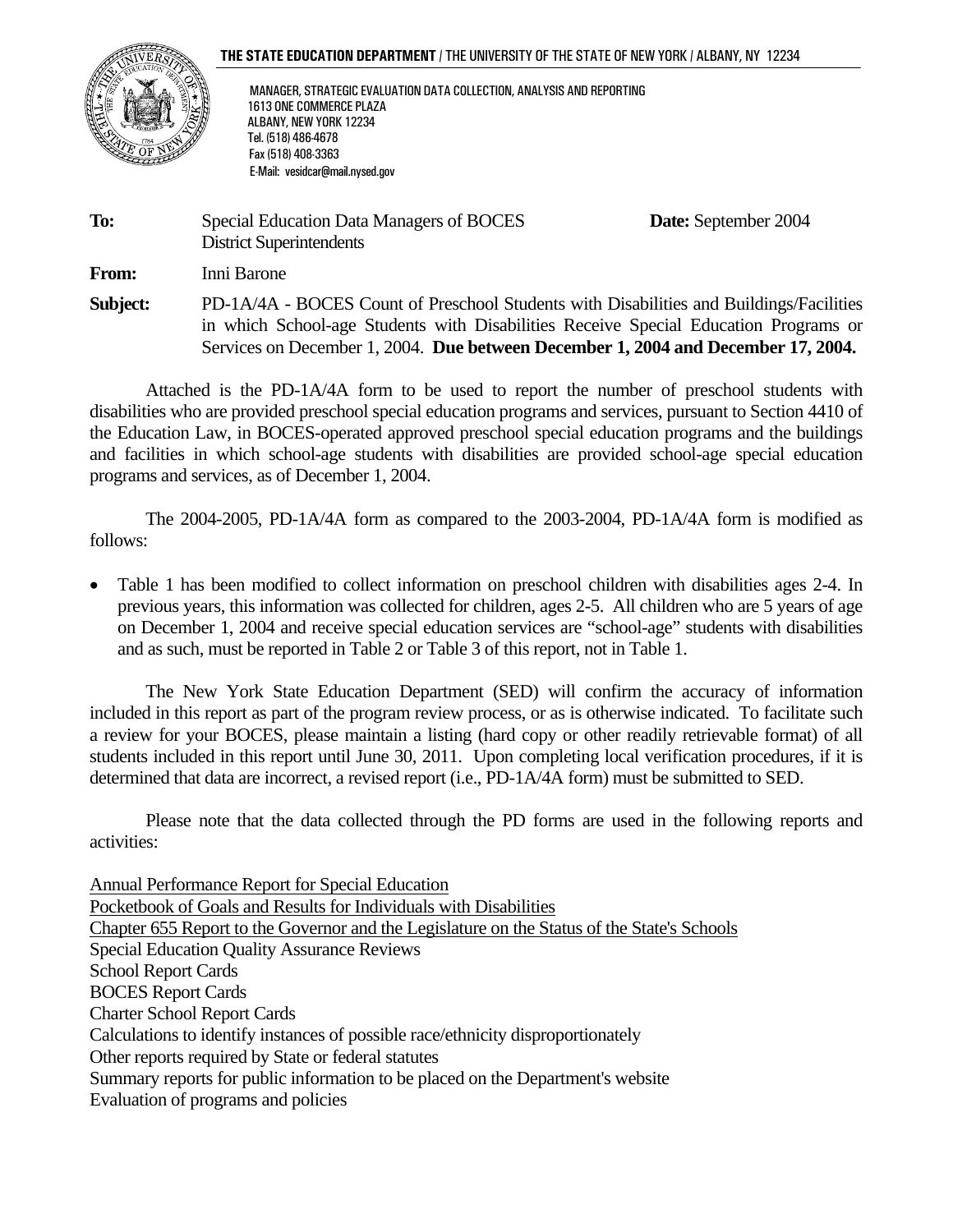If you have any questions or are in need of assistance in completing this report, please contact the Strategic Evaluation Data Collection, Analysis and Reporting (SEDCAR) Unit by using the contact information provided in the letterhead. Thank you.

Attachment

cc: Rebecca H. Cort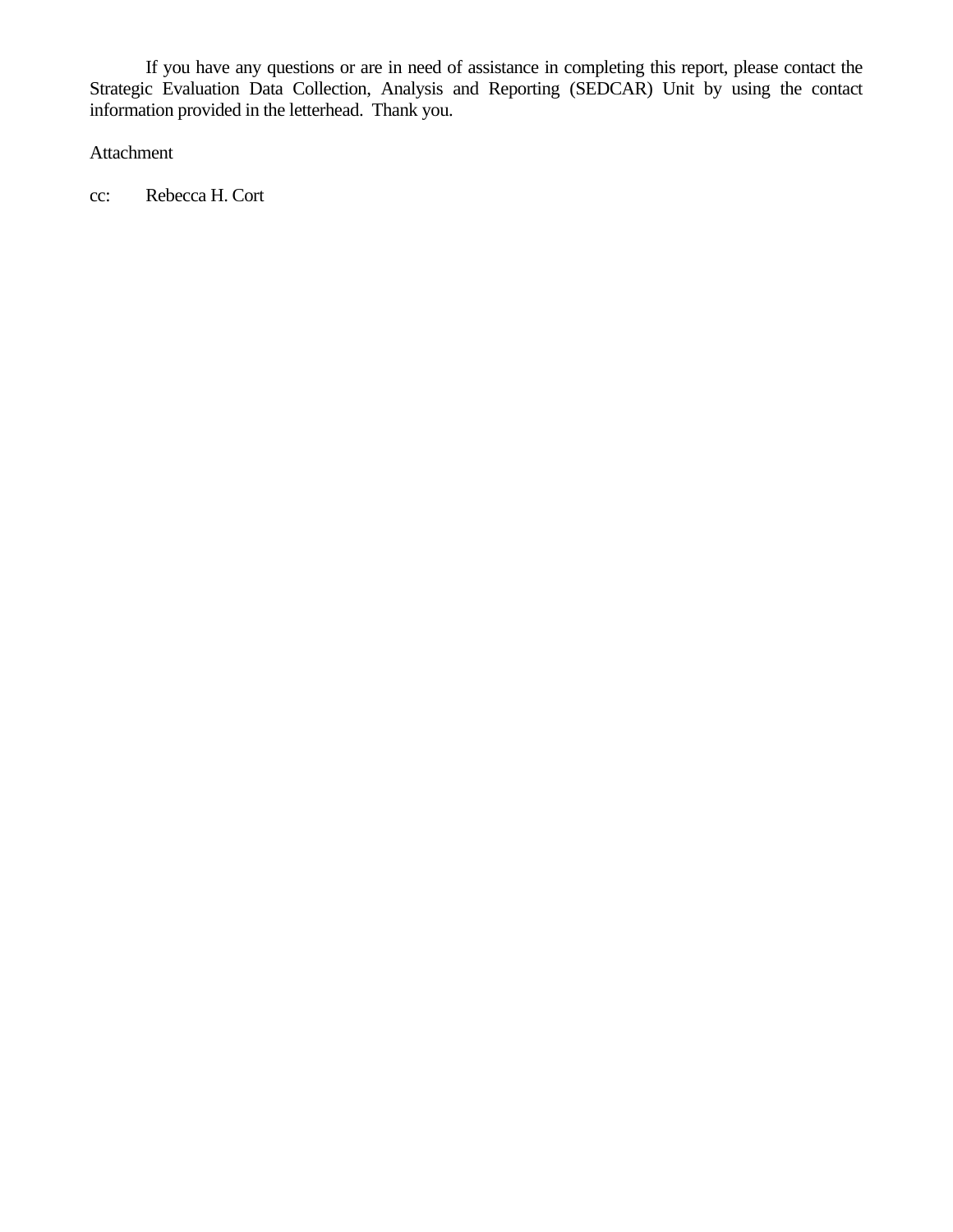# The University of the State of New York THE STATE EDUCATION DEPARTMENT Office of Vocational and Educational Services for Individuals with Disabilities (VESID) Strategic Evaluation Data Collection, Analysis and Reporting One Commerce Plaza - Room 1613 — Albany, NY 12234-0001

# *PD-1A/4A — BOCES Report:*

Count of Preschool Students with Disabilities and Buildings/Facilities in Which School-age Students with Disabilities Receive Special Education Programs or Services.

| <i>Instructions:</i> | 1. Return one copy of this report by December 17, 2004 to the above address. |
|----------------------|------------------------------------------------------------------------------|
|                      | (This report may not be signed or submitted prior to December 1, 2004.)      |

- 2. Retain one copy (and supporting documentation) in your BOCES for reference and audit purposes. The required retention period ends June 30, 2011.
- 3. If you have questions about this report, please call (518) 486-4678 or e-mail your questions to vesidcar@mail.nysed.gov

| <b>BOCES</b> Information                                               |              |  |  |  |  |  |  |
|------------------------------------------------------------------------|--------------|--|--|--|--|--|--|
| (Enter 12-digit SED Code Below)                                        |              |  |  |  |  |  |  |
|                                                                        |              |  |  |  |  |  |  |
| <b>BOCES NAME</b>                                                      |              |  |  |  |  |  |  |
| ADDRESS (include building name, room number, or mail stop information) |              |  |  |  |  |  |  |
|                                                                        |              |  |  |  |  |  |  |
| City                                                                   | State<br>Zip |  |  |  |  |  |  |
| <b>Contact Person Information*</b>                                     |              |  |  |  |  |  |  |
| <b>NAME</b>                                                            |              |  |  |  |  |  |  |
| <b>TITLE</b>                                                           |              |  |  |  |  |  |  |
| TELEPHONE (include Area Code)                                          | <b>FAX</b>   |  |  |  |  |  |  |
| <b>E-MAIL ADDRESS</b>                                                  |              |  |  |  |  |  |  |

\*All correspondence from the address at the top of this page will be directed to the contact person reported in the PD web-based system at http://pd.nysed.gov. You may update the contact person at any time through the PD web-based system located at http://pd.nysed.gov.

# *Certification and Assurances*

I have reviewed the information reported on this form and certify that this is a complete and accurate count of students with disabilities served on December 1, 2004. I further certify that the students reported were served in accordance with current Individualized Education Programs and received services in accordance with State standards.

| Original Ink Signature                                 | Date Signed | Superintendent must sign and <i>date</i><br>on or after December 1, 2004 |
|--------------------------------------------------------|-------------|--------------------------------------------------------------------------|
| Name of District Superintendent (Please type or print) |             |                                                                          |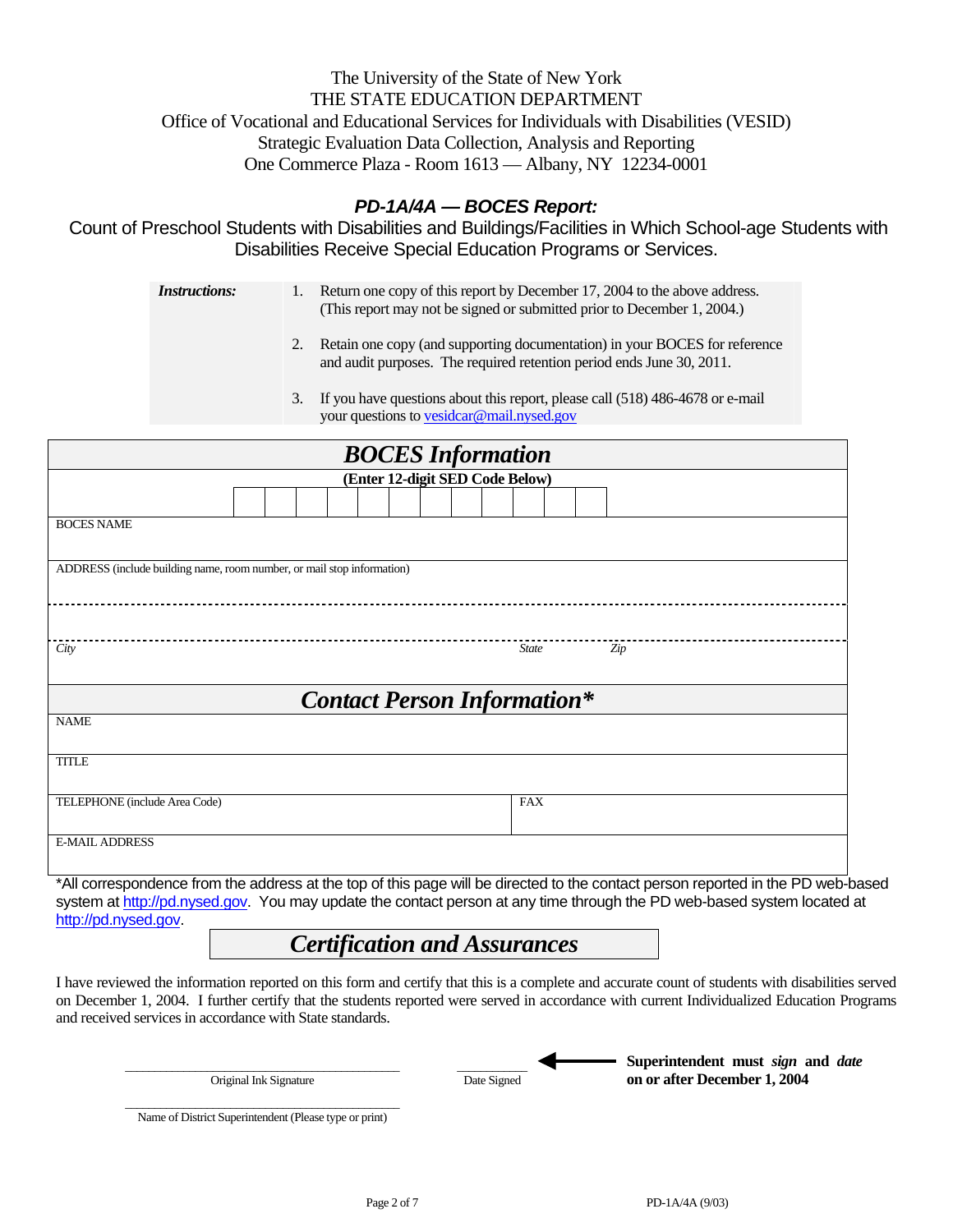### **Instructions for Completing PD-1A/4A To be Completed by All BOCES**

#### **General Directions**

- Report the unduplicated count of preschool and school-age students with disabilities provided special education programs or services by this BOCES on **December 1, 2004**. Wherever students are to be reported by age, please report age as of December 1, 2004.
- Preschool students with disabilities, provided special education services pursuant to Section 4410 of the Education Law, should be included in Table 1 of this report only.
- For purposes of this report, students provided transportation or evaluation services only are **not** to be included.
- Report data in Tables 2 and 3 for **all** school-age students with disabilities provided special education programs/services regardless of the amount of special education services provided. All school-age students are to be reported in either Table 2 or Table 3, but not in both (count each student as one (1)). Report school-age students receiving special class services only or special class services and other educational services in Table 2 only. Report students receiving other special education services only (e.g., related services, resource room programs, and consultant teacher services) in Table 3 only.
- Report school-age students provided services in more than one location in the type of building/facility they attend for the majority of the time they receive BOCES special education programs/services.
- Report school-age students provided services in two locations, each for 50 percent of the school day, in the numerically lower line number. For example, a school-age student provided services by BOCES in a public school building that is also attended by non-disabled students (Line 01) for 50 percent of the school day and in a building attended by students with disabilities only (Line 03) for 50 percent of the school day, should be reported in Line 01.
- Please use the definitions below to assist you in determining the most appropriate race/ethnicity category for reporting students in Tables 2, 3, and 4. Also, please report the race/ethnicity of students with disabilities consistently with how it is reported by their districts of residence on all Department data collection instruments.

**American Indian/Alaskan Native:** A person having origins in any of the original peoples of North and South America (including Central America) and who maintains tribal affiliation or community attachment.

**Asian or Pacific Islander:** A person having origins in any of the original peoples of the Far East, Southeast Asia, the Indian subcontinent, or the Pacific Islands, including, for example, Cambodia, China, India, Japan, Korea, Malaysia, Pakistan, the Philippine Islands, Thailand, and Vietnam. The Pacific Islands include Hawaii, Guam, and Samoa.

**Black or African American (not Hispanic):** A person having origins in any of the Black racial groups of Africa.

**Hispanic or Latino:** A person of Cuban, Mexican, Puerto Rican, South or Central American, or other Spanish culture or origin, regardless of race.

**White (not Hispanic):** A person having origins in any of the original peoples of Europe, the Middle East, or North Africa.

**Directions for Table 1:** If this BOCES does not operate an approved preschool special education program, place a check in question #1, and skip question #2. If this BOCES operates an approved preschool special education program, in question 2, provide the number of preschool students with disabilities provided special education programs or services on December 1, 2004. Such services may include special class, SEIT, and/or related services that are provided pursuant to Section 4410 of the Education Law. Do not count preschool students who receive evaluation services only. Also, please note that for students receiving itinerant services and/or related services from more than one approved preschool special education program, only the program that provides itinerant services or is designated by the CPSE to coordinate all related services must count the students in this report.

**Directions for Table 2 (School-age Students Provided Special Class Programs by BOCES by Race/Ethnicity):** In Columns A-E, provide a count of school-age students with disabilities, by race/ethnicity, provided any configuration of special class services (see NYCRR 200.6(g)(4)(i)(ii) and (iii)). Examples of special class configurations include: 15 students to 1 teacher (15:1), 12 students to 1 teacher plus one supplementary school personnel (12:1+1); 8 students to 1 teacher plus one supplementary school personnel (8:1+1), 6 students to 1 teacher plus one supplementary school personnel  $(6:1+1)$  and 12 students to 1 teacher plus a ratio of 1 supplementary school personnel for every three students  $(12:1+3:1)$ . In Column F, provide the total number of such students. Students provided other special education programs or services in addition to special class programs should also be included in this table. Also, students should be included in this table regardless of the amount of time they receive special class programs.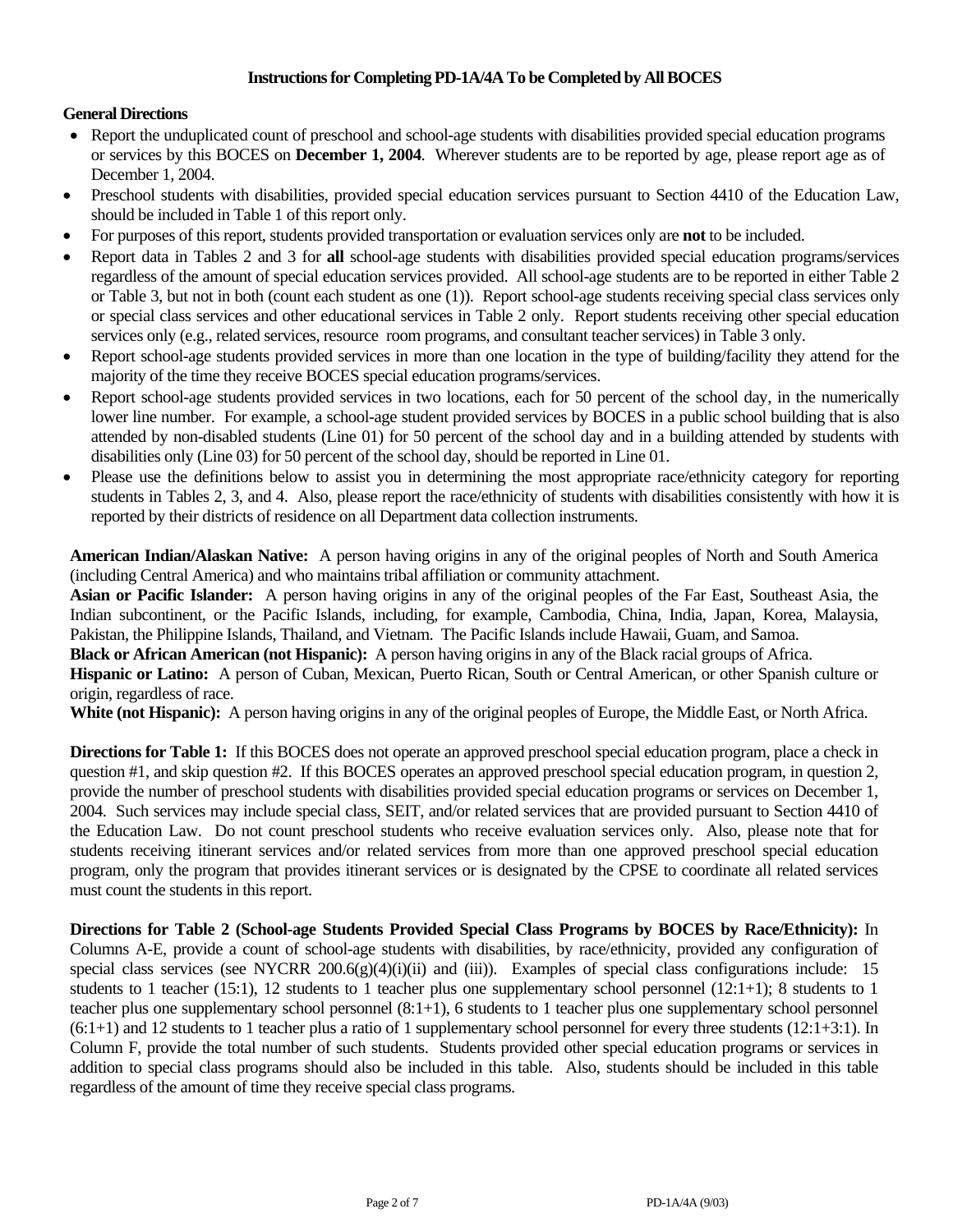**Directions for Table 3 (School-age Students Provided Educational Services Other Than Special Class Programs by BOCES):** In Columns A-E, provide a count of students with disabilities, by race/ethnicity, who are not provided special class services but are provided other special education services by BOCES (e.g., special education related services, resource room programs and, consultant teacher services). Include all school-age students with disabilities to whom the BOCES provides special education services other than special class programs, regardless of where such services are provided and regardless of the amount of such services. Students receiving both special class services as well as other special education services should be reported in Table 2 only. In Column F, provide the total number of such students.

**Directions for Table 4:** Report the race/ethnicity of school-age students with disabilities who are ages 14-21 as of December 1, 2004. In Line 1, report race/ethnicity of students receiving special class programs and in Line 2, report the race/ethnicity of students receiving special education services other than special class programs.

#### **Additional Information for Line 2 of Tables 2 and 3:**

Include in these lines students who receive their related academic instruction in a community setting such as a class operated by BOCES at a place of employment and are involved in supported employment/job coaching experiences in the community for the remainder of the day. In order to be included in Line 2, such students must be provided opportunities to interact with non-disabled individuals other than non-disabled individuals who provide services to them. (Students receiving special class programs as well as supported employment/job coaching should be reported in Table 2 only. Students receiving employment/job coaching only should be reported in Table 3 only.)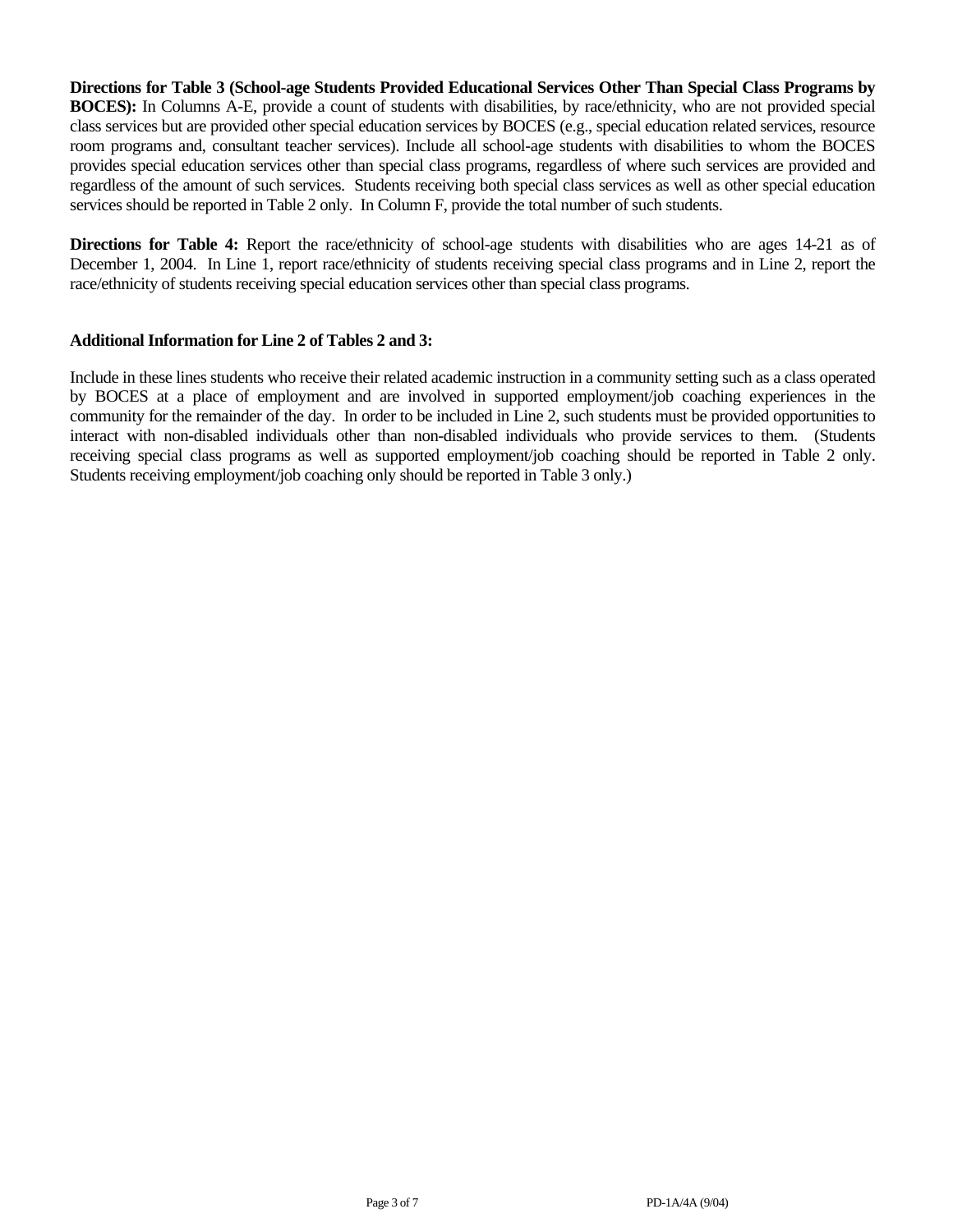Check here if this BOCES does not operate an approved preschool special education program on December 1, 2004. If this box is checked, skip Table 1 and proceed to Table 2.

| Table 1:                                                                                                                                                                                                                                                                                                                                                                            |  |  |  |  |  |  |  |
|-------------------------------------------------------------------------------------------------------------------------------------------------------------------------------------------------------------------------------------------------------------------------------------------------------------------------------------------------------------------------------------|--|--|--|--|--|--|--|
| Count of Preschool Students with Disabilities Provided Special Education Programs and Services<br>Ages $3-4*$<br>Age $2**$                                                                                                                                                                                                                                                          |  |  |  |  |  |  |  |
| 1. If this BOCES operates an approved preschool special education program<br>pursuant to Section 4410 of the Education Law, report the counts of students<br>provided preschool special education programs or services (i.e., special class,<br>SEIT, and/or related services) on December 1, 2004. Preschool children receiving<br>evaluation services only are not to be counted. |  |  |  |  |  |  |  |
| Please note that for students receiving itinerant services and/or related services<br>from more than one approved preschool special education program, only the<br>program that provides itinerant services or is designated by the CPSE to coordinate<br>all related services must count the students in this report.                                                              |  |  |  |  |  |  |  |

\* Children who are 5 years of age on December 1 are "school-age" children and must be reported in Table 2 or Table 3 of this report, not in Table 1.

\*\* Students who are 2 years old on December 1, 2004 (who will turn 3 years old of age by December 31, 2004) and are receiving preschool special education services, pursuant to Section 4410 of the Education Law, should be included in the column for students age 2.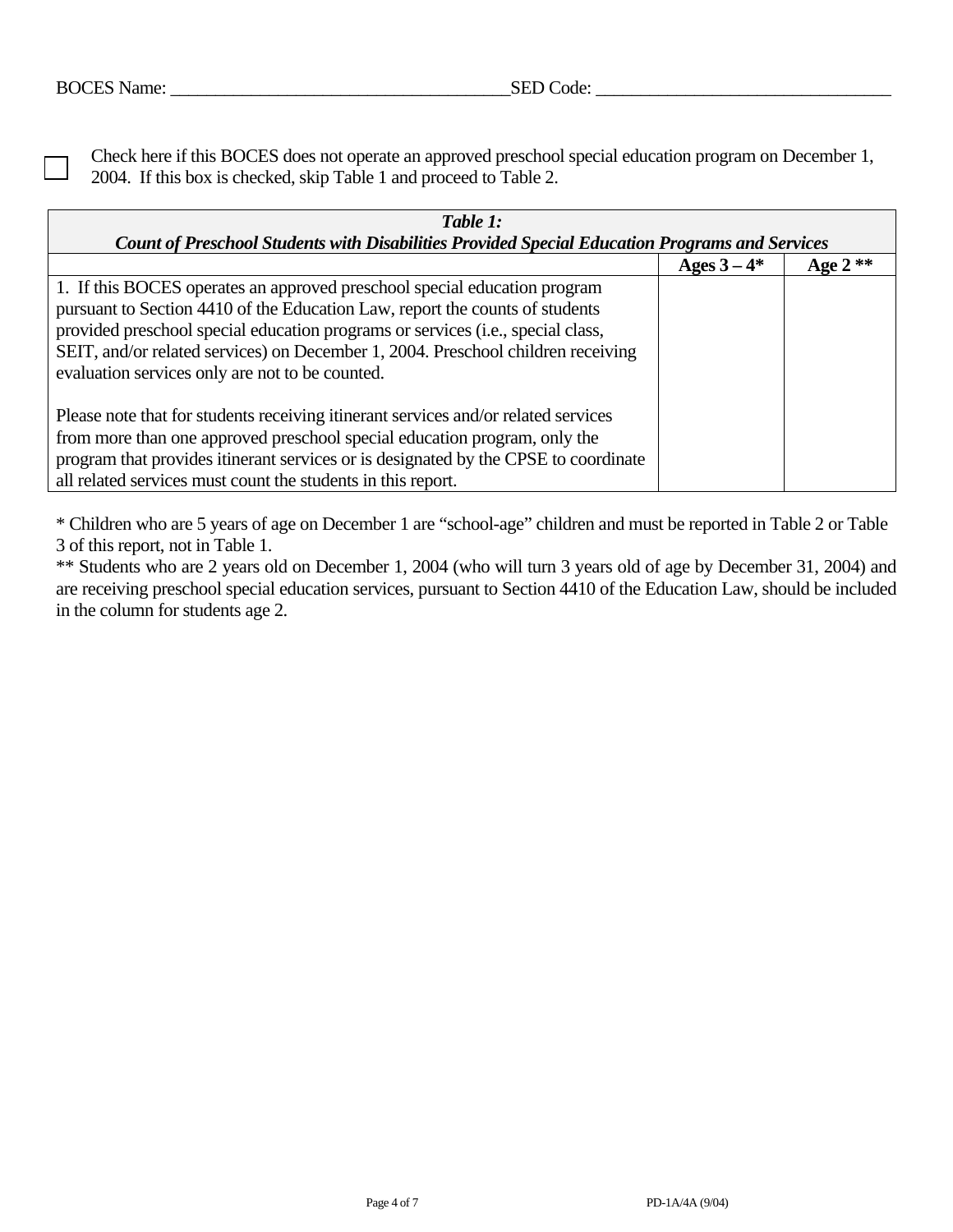## **Table 2 Buildings and Facilities in Which School-age Students with Disabilities Receive Special Class Programs Provided by a BOCES December 1, 2004**

| Line | Category                                                                                                                                                                                                                                                                   | Students Provided Special Class Programs by BOCES by Race/Ethnicity<br>See directions on page 2 for definition and examples of special class programs. | <b>Total Number of</b><br><b>Students Provided</b><br><b>Special Class Programs</b><br>by BOCES |                                          |          |                                   |             |
|------|----------------------------------------------------------------------------------------------------------------------------------------------------------------------------------------------------------------------------------------------------------------------------|--------------------------------------------------------------------------------------------------------------------------------------------------------|-------------------------------------------------------------------------------------------------|------------------------------------------|----------|-----------------------------------|-------------|
|      |                                                                                                                                                                                                                                                                            | A                                                                                                                                                      | $\mathbf B$                                                                                     | $\mathsf{C}$                             | D        | E                                 | $\mathbf F$ |
|      |                                                                                                                                                                                                                                                                            | American Indian/<br><b>Alaskan Native</b>                                                                                                              | Asian/Pacific<br><b>Islander</b>                                                                | <b>Black</b> (Not of<br>Hispanic Origin) | Hispanic | White (Not of<br>Hispanic Origin) |             |
|      | Number of students with disabilities provided special class programs by<br>BOCES in a public school district building/facility that is also attended by<br>non-disabled students.                                                                                          |                                                                                                                                                        |                                                                                                 |                                          |          |                                   |             |
| 2    | Number of students with disabilities provided special class programs in<br>other than a public school district building/facility that is also attended by<br>non-disabled students. These buildings could be BOCES owned/leased,<br>rented or used under other agreements. |                                                                                                                                                        |                                                                                                 |                                          |          |                                   |             |
| 3    | Number of students with disabilities provided special class programs in<br>buildings/facilities attended by students with disabilities only. These<br>buildings could be BOCES owned/leased, rented or used under other<br>agreements.                                     |                                                                                                                                                        |                                                                                                 |                                          |          |                                   |             |
| 4    | Number of students with disabilities provided special class programs by<br>BOCES, in the student's home or in a hospital.                                                                                                                                                  |                                                                                                                                                        |                                                                                                 |                                          |          |                                   |             |
| 5    | Total of Lines 1-4.                                                                                                                                                                                                                                                        |                                                                                                                                                        |                                                                                                 |                                          |          |                                   |             |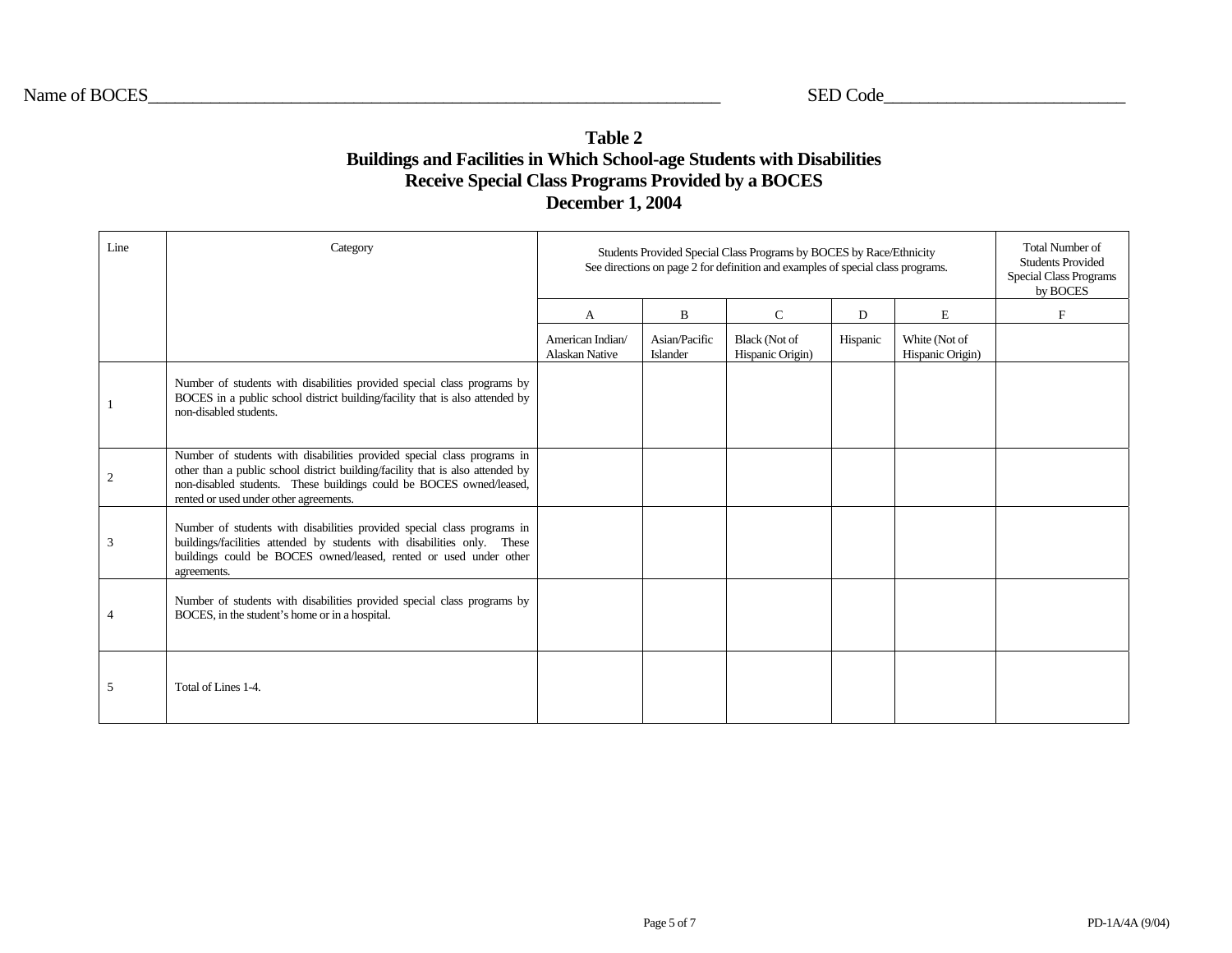# **Table 3 Buildings and Facilities in Which School-age Students with Disabilities Receive Special Education Services Other than Special Class Programs Provided by a BOCES December 1, 2004**

| Line           | Category                                                                                                                                                                                                                                                                                                              | Students Provided Special Education Services Other Than Special Class Programs by BOCES by<br>(e.g., special education related services, resource room programs, consultant teacher services) | <b>Total Number of Students</b><br>Provided Special Education<br>Services Other Than Special<br>Class Programs by BOCES |                                          |          |                                   |   |
|----------------|-----------------------------------------------------------------------------------------------------------------------------------------------------------------------------------------------------------------------------------------------------------------------------------------------------------------------|-----------------------------------------------------------------------------------------------------------------------------------------------------------------------------------------------|-------------------------------------------------------------------------------------------------------------------------|------------------------------------------|----------|-----------------------------------|---|
|                |                                                                                                                                                                                                                                                                                                                       | A                                                                                                                                                                                             | B                                                                                                                       | $\mathbf C$                              | D        | E                                 | F |
|                |                                                                                                                                                                                                                                                                                                                       | American Indian/<br><b>Alaskan Native</b>                                                                                                                                                     | Asian/Pacific<br>Islander                                                                                               | <b>Black (Not of Hispanic</b><br>Origin) | Hispanic | White (Not of<br>Hispanic Origin) |   |
| $\mathbf{1}$   | Number of students with disabilities provided special educational services<br>other than special class programs by BOCES in a public school district<br>building/facility that is also attended by non-disabled students.                                                                                             |                                                                                                                                                                                               |                                                                                                                         |                                          |          |                                   |   |
| 2              | Number of students with disabilities provided special educational services<br>other than special class programs in other than a public school district<br>building/facility that is also attended by non-disabled students. These<br>buildings could be BOCES owned/leased, rented or used under other<br>agreements. |                                                                                                                                                                                               |                                                                                                                         |                                          |          |                                   |   |
| $\mathbf{3}$   | Number of students with disabilities provided special educational services<br>other than special class programs in buildings/facilities attended by<br>students with disabilities only. These buildings could be BOCES<br>owned/leased, rented or used under other agreements.                                        |                                                                                                                                                                                               |                                                                                                                         |                                          |          |                                   |   |
| $\overline{4}$ | Number of students with disabilities provided special educational services<br>other than special class programs by BOCES, in the student's home or in a<br>hospital.                                                                                                                                                  |                                                                                                                                                                                               |                                                                                                                         |                                          |          |                                   |   |
| 5              | Total of Lines 1-4.                                                                                                                                                                                                                                                                                                   |                                                                                                                                                                                               |                                                                                                                         |                                          |          |                                   |   |